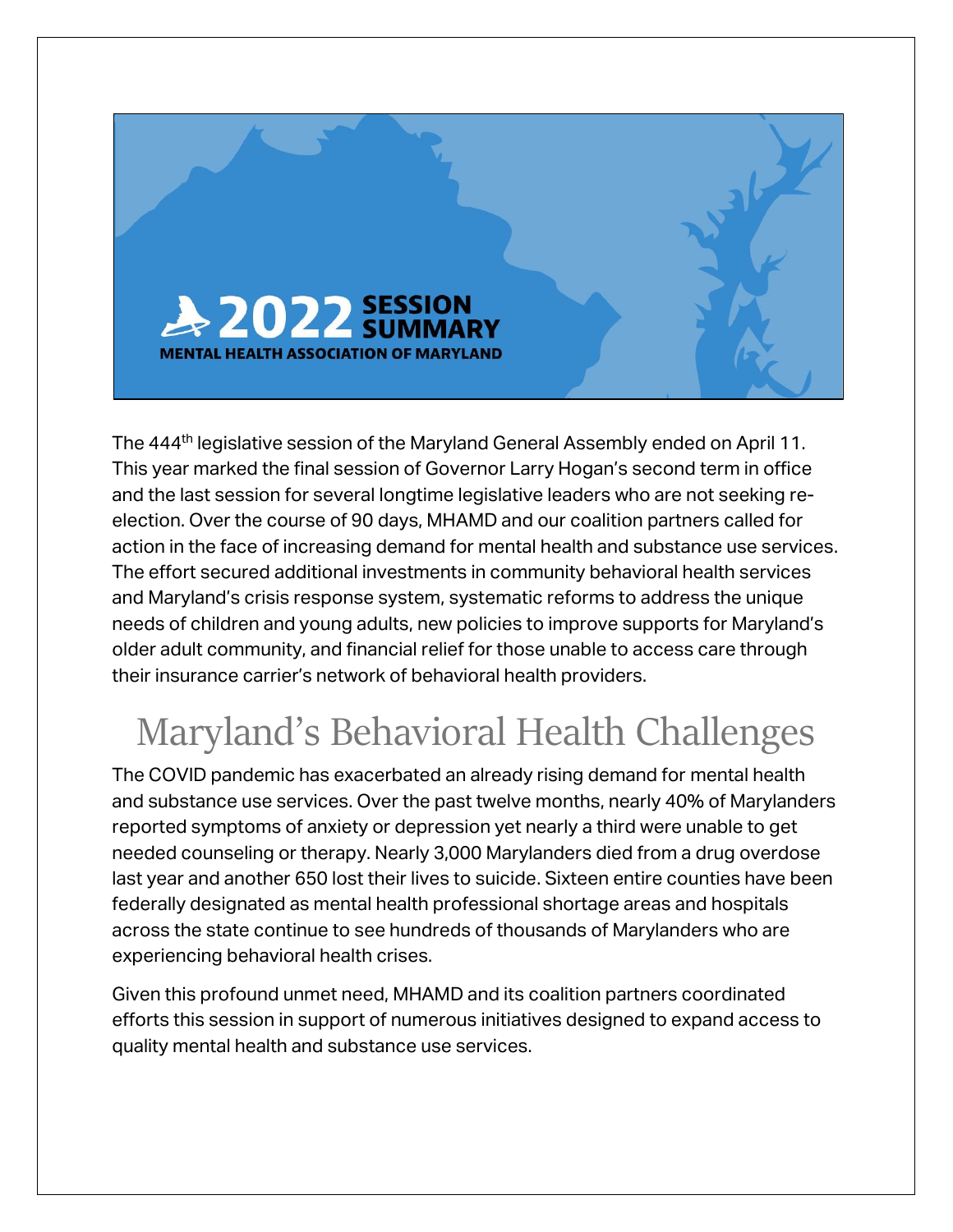# **Table of Contents**

| <u>Youth-Centered Prevention and Early Intervention Programs</u> |
|------------------------------------------------------------------|
|                                                                  |
|                                                                  |
|                                                                  |
|                                                                  |
|                                                                  |
|                                                                  |
|                                                                  |
| Community Behavioral Health Funding Increases 11                 |
| .11                                                              |
|                                                                  |
|                                                                  |
|                                                                  |
|                                                                  |
|                                                                  |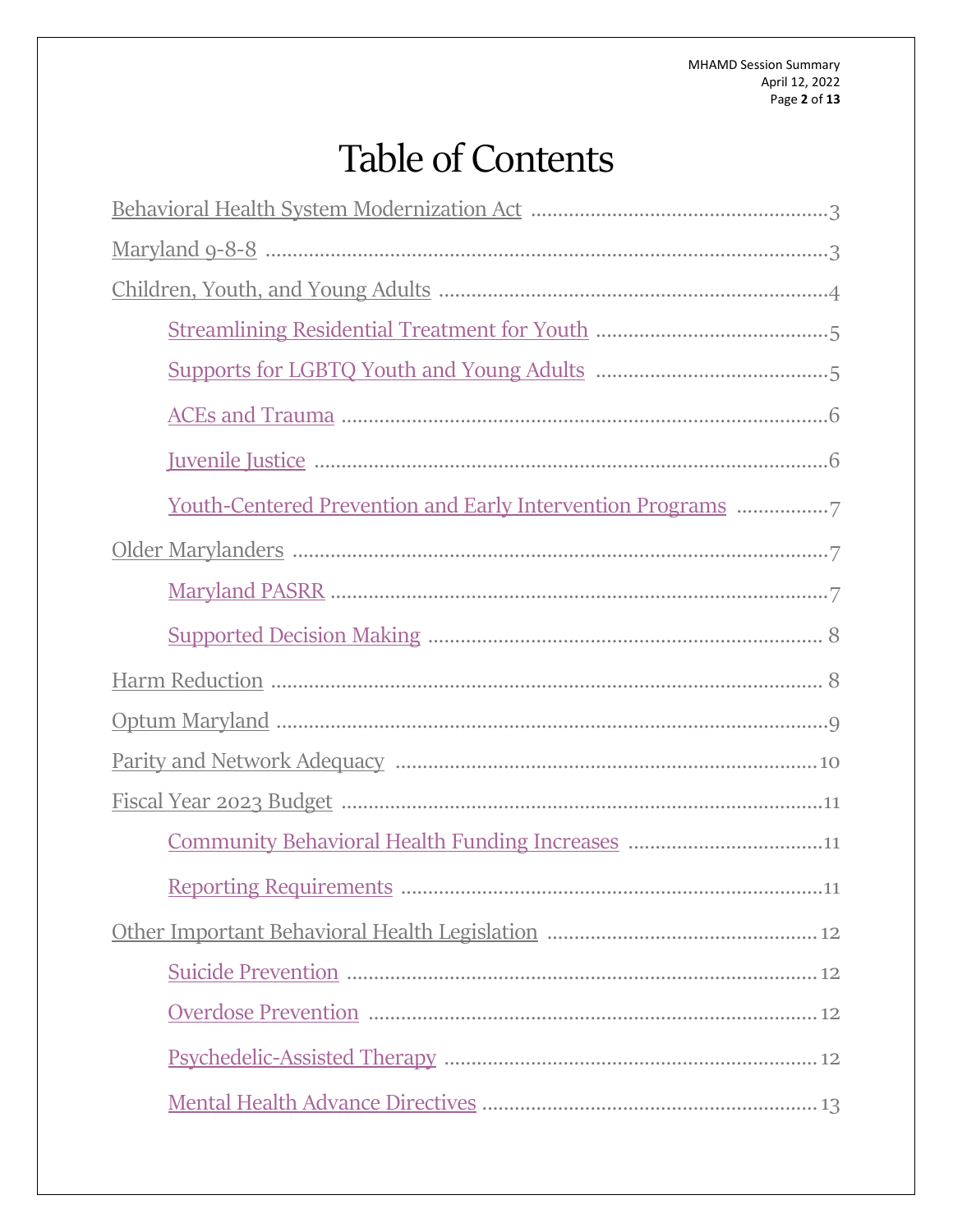MHAMD Session Summary April 12, 2022 Page **3** of **13**

# <span id="page-2-0"></span>Behavioral Health System Modernization Act

The top priority this year for MHAMD and the Maryland Behavioral Health Coalition was the **Behavioral Health System Modernization Act** [\(SB 637](https://mgaleg.maryland.gov/mgawebsite/Legislation/Details/sb0637) | [HB 935](https://mgaleg.maryland.gov/mgawebsite/Legislation/Details/HB0935?ys=2022RS) (failed)). The bill as introduced would have enacted a comprehensive set of reforms and system enhancements to meet the increasing demand for services. Specifically, the legislation was intended to:

- **Expand comprehensive community-based treatment** by expanding Maryland's network of Certified Community Behavioral Health Clinics (CCBHCs)
- **Improve health outcomes and treatment quality** by expanding the delivery of individualized, data-driven, measurement-based care in behavioral health settings; and by enhancing care coordination in primary care settings
- **Strengthen the behavioral health workforce** by expanding funding and reimbursement for peer support networks and certified peer recovery specialists
- **Improve care for children and youth** by increasing the availability of comprehensive home- and community-based wraparound services
- **Reduce reliance on law enforcement and emergency departments** by ensuring stable reimbursement for Maryland's network of crisis call centers, mobile crisis teams, and crisis stabilization facilities

Unfortunately, the bill struggled due to its complexity and large price tag. After multiple rounds of negotiation and numerous concessions, the Senate passed a heavily amended version requiring simply that (1) the Maryland Department of Health (MDH) consider and submit recommendations for expanding wraparound services for children and youth, and (2) the Maryland Insurance Administration (MIA) consider and submit recommendations for how to address operational barriers related to commercial carrier reimbursement of clinical peer specialists and crisis response services. The House took no action on the amended bill.

# Maryland 9-8-8

<span id="page-2-1"></span>Maryland residents often call police or go to hospital emergency rooms when experiencing a mental health or substance use emergency. Although a more appropriate behavioral health crisis response service may be readily available, many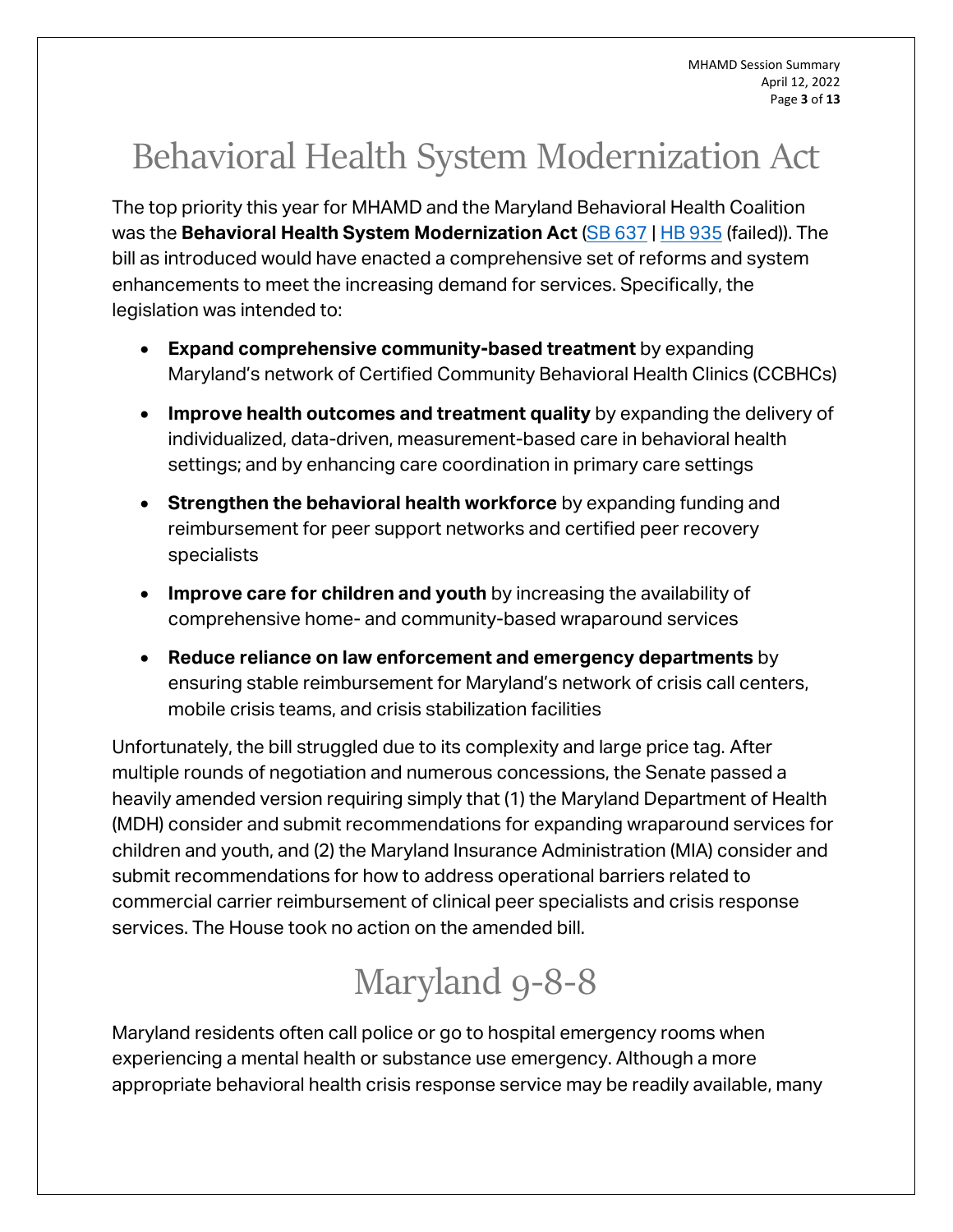Marylanders are unaware of the state's crisis response network and even fewer know how to access it.

But beginning in July 2022, 9-8-8 will be the new easy-to-remember national phone number for suicide prevention and behavioral health crisis response. Calls to 9-8-8 will go to counselors at local crisis call centers who will provide free, confidential advice and emotional support to Marylanders in distress. The line will also help connect people to community mental health and substance use services.

[SB 241](https://mgaleg.maryland.gov/mgawebsite/Legislation/Details/sb0241) | [HB 293](https://mgaleg.maryland.gov/mgawebsite/Legislation/Details/HB0293?ys=2022RS) (passed) creates a fund to cover costs associated with establishing and maintaining the **9-8-8 infrastructure**. The bill requires an initial allocation of \$5.5 million, which Governor Hogan supplemented with an additional \$5 million at the request of the General Assembly. As awareness of the new number grows, this fund will ensure call centers have the resources they need to respond effectively to a projected increase in call volume.

Additionally, given concerns about Maryland's ability to meet the expected increase in demand for services resulting from the implementation of 9-8-8, the legislature adopted budget language requiring an **independent analysis of the behavioral health crisis response system**. The analysis must identify shortcomings in the state's system, anticipated capacity needs and challenges, and associated costs and cost savings. The final report is due June 30, 2023, with an interim report due Dec. 1, 2022.

# Children, Youth, and Young Adults

<span id="page-3-0"></span>Young people have been especially hard hit by the COVID pandemic. Marylanders under 17 account for the largest percentage of emergency department visits for suicide attempts, and the number of individuals aged 18-25 who completed suicide increased by 80% from the first half of 2020 to the same period in 2021.

Unfortunately, children and youth with mental health and substance use needs have fewer treatment options than adults. Over 45% of Maryland youth aged 12-17 with depressive symptoms did not receive any mental health care last year, and reports of young people with mental health needs stuck in hospital emergency departments for a lack of available community treatment options are increasing by the day.

Accordingly, MHAMD and its partners on the Children's Behavioral Health Coalition (CBHC) supported a variety of efforts this session to better serve younger Marylanders with behavioral health needs.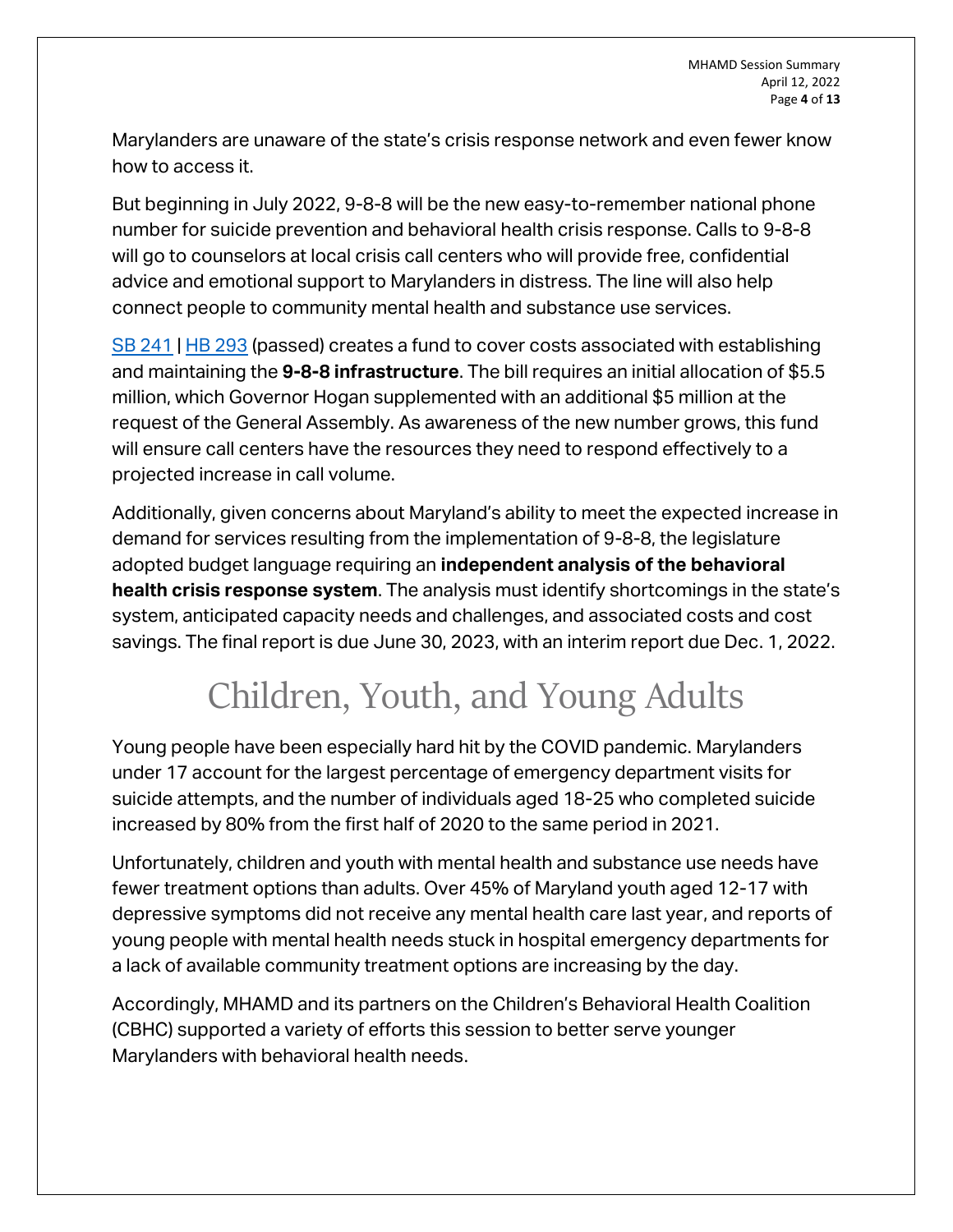MHAMD Session Summary April 12, 2022 Page **5** of **13**

### *Streamlining Residential Treatment for Youth*

<span id="page-4-0"></span>When youth are referred to a residential treatment center (RTC) for a behavioral health need, there is a corresponding education cost that families are often unable to cover. In these instances, families must enter into a voluntary placement agreement (VPA) and give up legal custody of their child so the Maryland Department of Human Services may cover the **RTC educational costs**. This delays treatment, often leaving youth waiting in hospitals while families navigate the cumbersome and invasive VPA process. [HB 766](https://mgaleg.maryland.gov/mgawebsite/Legislation/Details/HB0766?ys=2022RS) (passed) streamlines this process and reduces the need for a VPA by authorizing local behavioral health authorities to approve the educational funding for youth in RTCs.

### *Supports for LGBTQ Youth and Young Adults*

<span id="page-4-1"></span>A vast majority of LGBTQ students report experiencing harassment or assault based on personal characteristics, including sexual orientation and gender expression. These students report lower levels of self-esteem and higher levels of depression than their peers, and more than half of all transgender and nonbinary youth have reported seriously considering suicide at some point in their lives. MHAMD and CBHC advocated this year for policies that reduce discrimination and increase access to care for LGBTQ youth and young adults.

Many LGBTQ youth cite the role of gender affirming support systems and access to gender affirming care as directly linked with improved mental health. Youth who have sought out and received hormone therapy are nearly 40% less likely to report recent depression and a past-year suicide attempt than those who wanted hormone treatment but could not receive it. The **Trans Health Equity Act** [\(SB 682](https://mgaleg.maryland.gov/mgawebsite/Legislation/Details/sb0682) | [HB 746](https://mgaleg.maryland.gov/mgawebsite/Legislation/Details/HB0746?ys=2022RS) (failed)) would have increased mental wellbeing and saved lives by requiring Medicaid to cover medically necessary gender-affirming treatment in a nondiscriminatory manner. Unfortunately, though the bill passed the Senate and passed out of committee in the House, it was never brought to the House floor for a vote.

The legislature did, however, pass positive legislation **prohibiting discrimination by schools and local boards of education.** [HB 850](https://mgaleg.maryland.gov/mgawebsite/Legislation/Details/HB0850?ys=2022RS) (passed) prohibits discrimination against a student or their parent/guardian – including in policies related to enrollment and discipline – on the basis of race, ethnicity, sexual orientation, gender, or disability.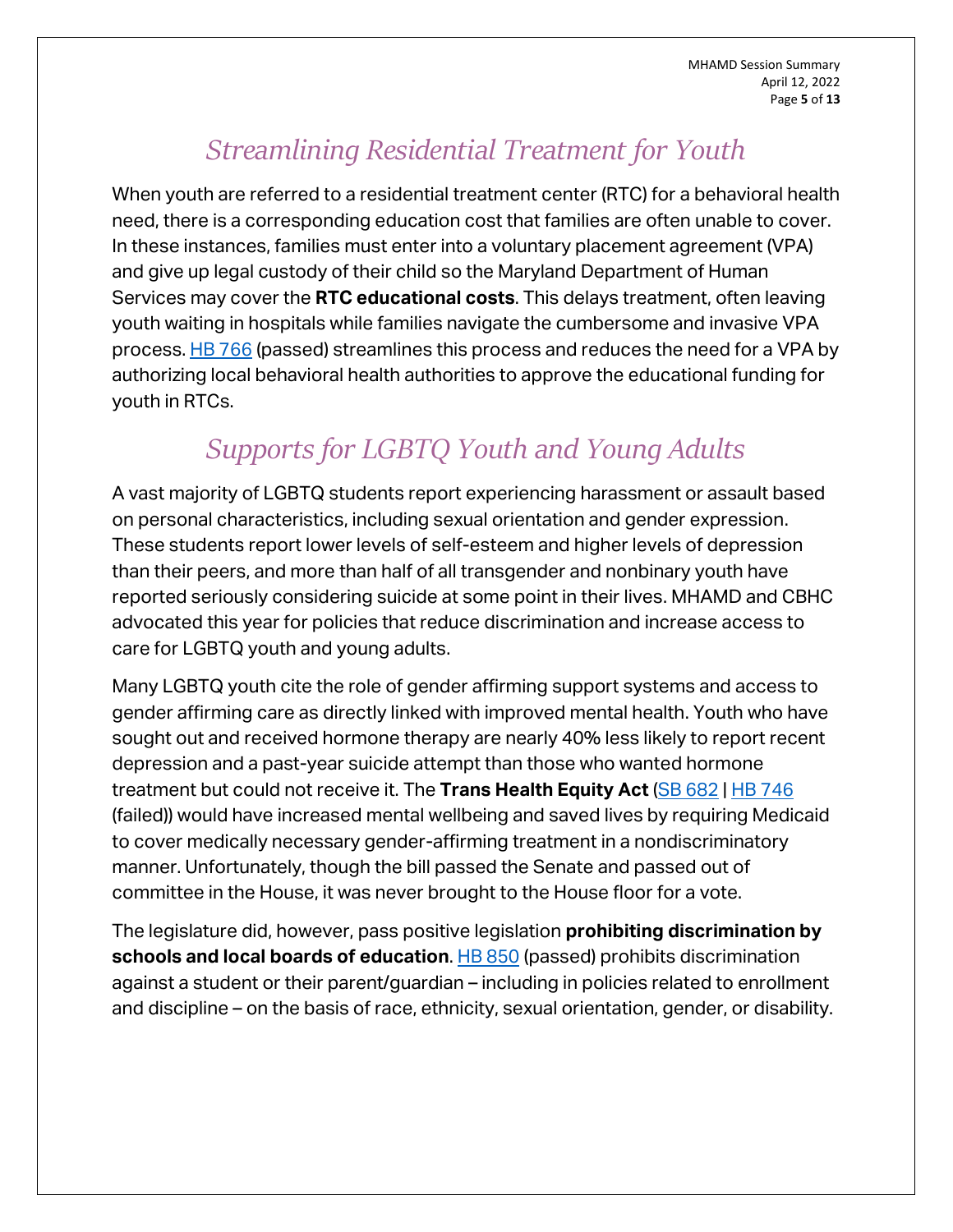MHAMD Session Summary April 12, 2022 Page **6** of **13**

### *ACEs and Trauma*

<span id="page-5-0"></span>Adverse childhood experiences (ACEs) are potentially traumatic events that occur in a child's life such as physical or emotional abuse, neglect, extreme poverty, and experiencing or witnessing violence. These traumas impact normative development and lifelong health, and they are significant risk factors for mental health and substance use disorders. Accordingly, MHAMD and its coalition partners supported a variety of efforts this year to prevent and address childhood trauma.

Family-friendly work policies and policies that strengthen household financial security can prevent ACEs by increasing economic stability and reducing parental stress. The legislature moved this session to increase economic support for families through passage of the **Time to Care Act** [\(SB 275](https://mgaleg.maryland.gov/mgawebsite/Legislation/Details/sb0275) (passed)). The bill creates a program to provide up to 12 weeks of paid family leave to workers who need time to care for ailing relatives and related family circumstances.

Additional legislation establishes the **Infant and Early Childhood Mental Health Program** at the Maryland State Department of Education to promote positive mental and behavioral health practices for young children  $(HB 513$  (passed)).

### *Juvenile Justice*

<span id="page-5-1"></span>MHAMD supported efforts this year to reform Maryland's juvenile justice system and divert youth – particularly those with behavioral health needs – away from justice involvement.

[SB 691](https://mgaleg.maryland.gov/mgawebsite/Legislation/Details/sb0691) (passed) implements reforms based on recommendations from the **Maryland Juvenile Justice Reform Council (JJRC)**. The bill prohibits children younger than 13 from being charged with a crime (unless it is a crime of violence) and prohibits any child from being committed to the Department of Juvenile Services (DJS) for out-ofhome placement for misdemeanor offenses (unless the offense involves a firearm).

The bill also establishes the **Commission on Juvenile Justice Reform and Emerging and Best Practices** which, among other things, must research culturally competent, evidence-based, child mental health, prevention and intervention services; and it requires DJS to report on multiple items, including access to mental health services for all youth under their jurisdiction.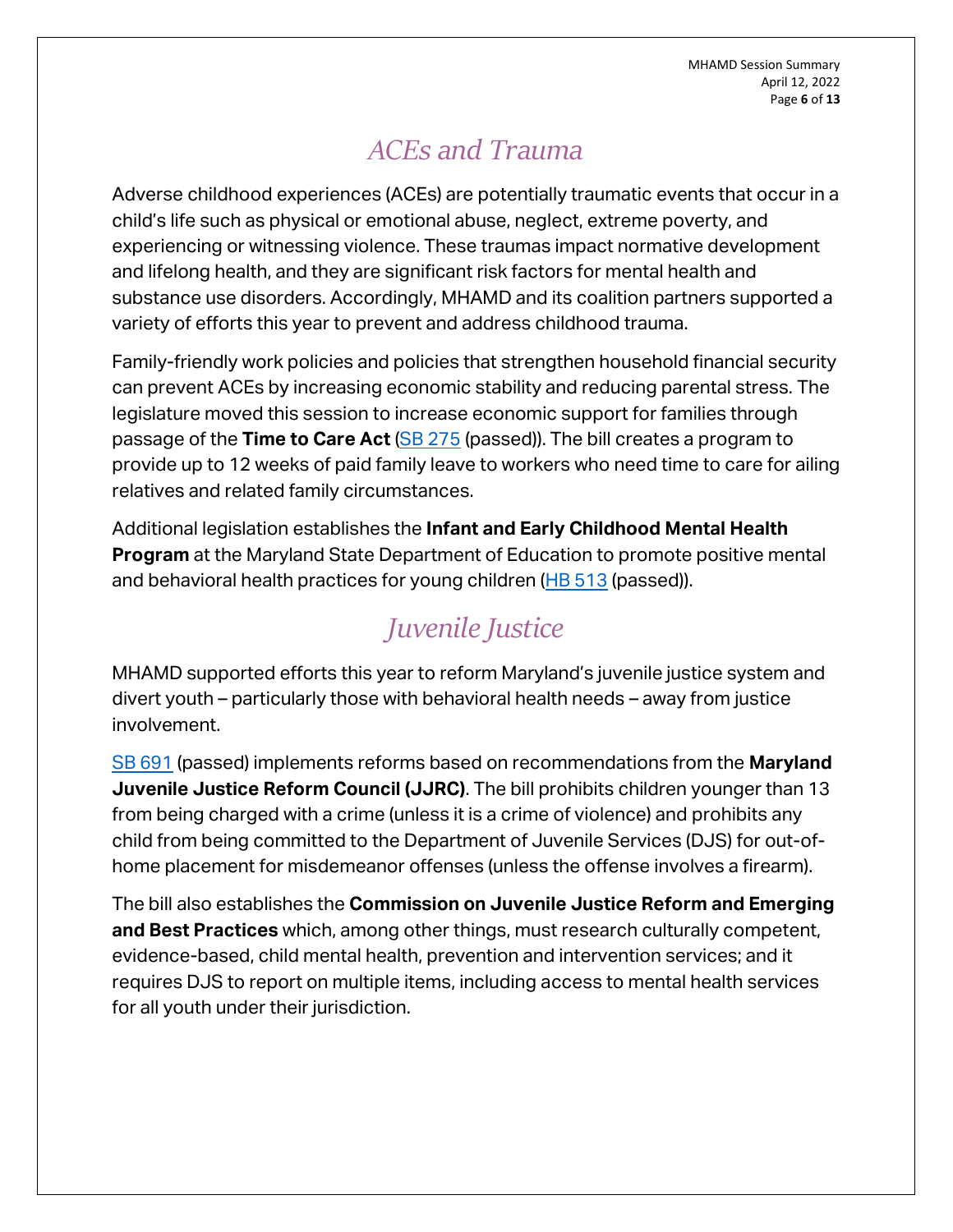### <span id="page-6-0"></span>*Youth-Centered Prevention and Early Intervention Programs*

DJS listening sessions in 2020 identified a lack of behavioral health resources as a contributing factor in the disparate criminalization of Black and brown youth, and data from the Behavioral Health Administration shows that Black youth disproportionately enter the behavioral health system with a higher level of need. These findings indicate a disparity in access to community-based early intervention and prevention programs that can reduce youth justice involvement.

At the request of MHAMD and partners, the legislature adopted budget language requiring a report on **behavioral health prevention and early intervention programs that are youth-led and youth co-designed**. These programs were highlighted at a CBHC forum last fall and are gaining recognition nationally as an innovative approach to eliminating stigma and other barriers that discourage and prevent youth from accessing mental health and substance use services. The report is due Nov. 1, 2022.

# Older Marylanders

<span id="page-6-1"></span>The number of Marylanders over 60 years old is expected to reach 1.7 million by 2030 – an increase of 40% in just 15 years. This is the state's fastest growing population, and one with a unique set of mental health and substance use needs. Unfortunately, appropriate community care and behavioral health supports are inconsistent across the state. This results in an overreliance on institutional levels of care and other restrictive practices that limit choice for older Marylanders with behavioral health disorders. MHAMD and our partners on the Mental Health and Aging Coalition (MHAC) took several steps this session to address these concerns.

### *Maryland PASRR*

<span id="page-6-2"></span>Maryland's federally mandated Pre-Admission Screening and Resident Review (PASRR) program screens individuals referred for placement in nursing facilities to ensure the appropriateness of those referrals. The program is intended to prevent unnecessary institutionalization of older adults whose needs can be adequately met in the community with appropriate services and supports.

Maryland's PASRR program, however, is woefully antiquated. PASRR specialists must rely on a lengthy and burdensome paper process despite the availability of multiple federally approved automated processes. Maryland's process can take upwards of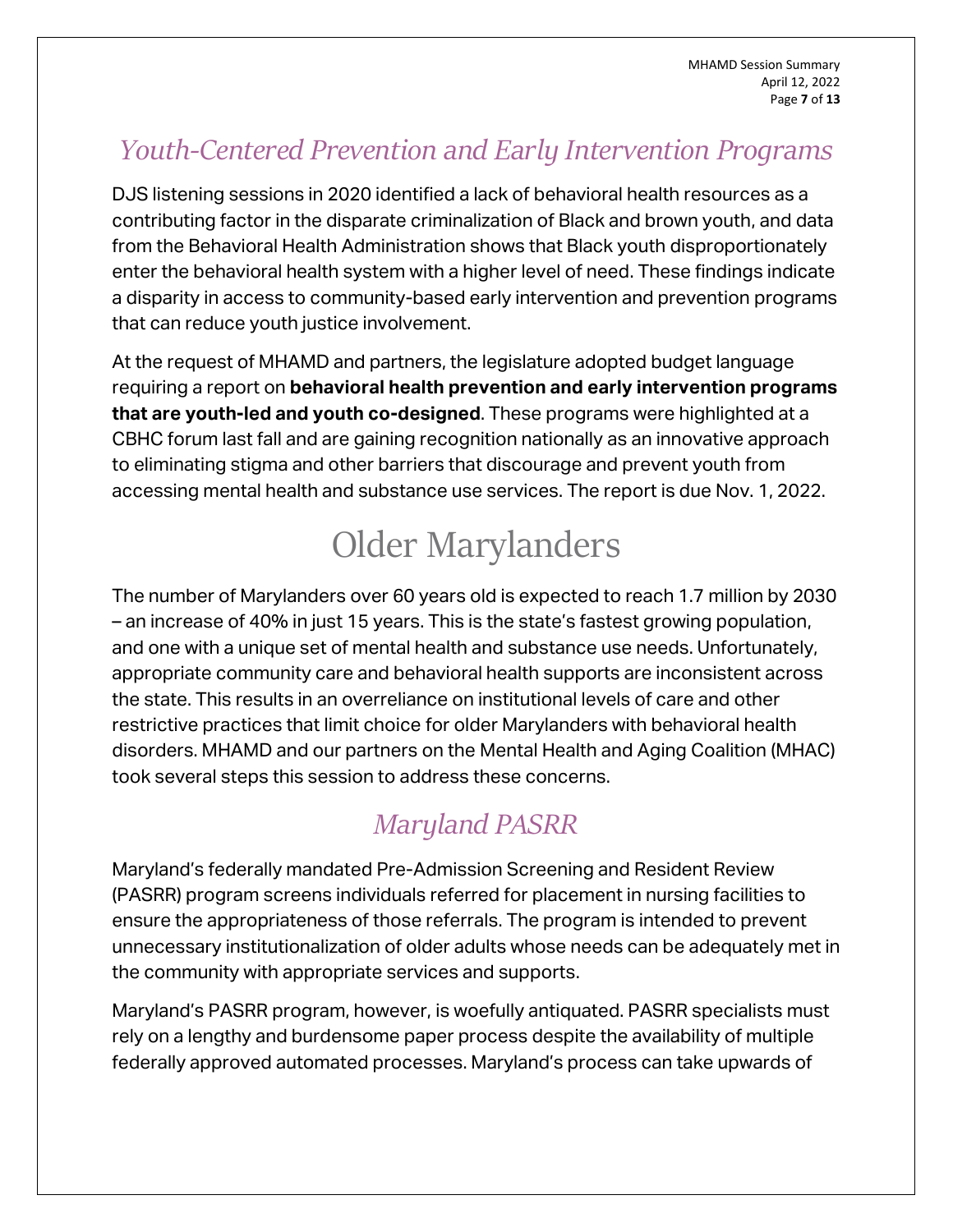MHAMD Session Summary April 12, 2022 Page **8** of **13**

two weeks to complete, all while an individual is waiting unnecessarily in a hospital or institutional setting.

At the request of MHAMD and MHAC, the legislature adopted budget language requiring a **review of the Maryland PASRR program**, including recommendations for improving program efficiency. The report is due Nov. 1, 2022.

### *Supported Decision Making*

<span id="page-7-0"></span>Individuals with behavioral health disorders represent a disproportionate number of those subject to public guardianship, and they tend to be in the program for many years. While unavoidable and necessary in certain situations, public guardianship is a serious restriction of individual liberty, and it must be viewed as a last resort.

On the other hand, supported decision-making prioritizes an individual's ability to make decisions with appropriate supports if and as needed. It is recognized as an effective alternative to public guardianship where an individual retains the legal capacity to make decisions for themselves. [SB 559](https://mgaleg.maryland.gov/mgawebsite/Legislation/Details/sb0559) (passed) **authorizes the use of supported decision-making agreements** with a goal of preventing the need for guardianship.

### Harm Reduction

<span id="page-7-1"></span>Maryland has battled a persistent overdose crisis since well before COVID-19, but pandemic-related stress, grief and despair have exacerbated these concerns. After reaching a new high in 2020, Maryland's rate of unintentional intoxication fatalities involving drugs and alcohol increased again over the first six months of 2021, with nearly 90% of these deaths involving opioids. Given these grim statistics, MHAMD and our coalition partners worked this session to enact policies that would reduce the harm associated with substance use and ensure a thoughtful and equitable allocation of funding dedicated to addressing the opioid crisis.

[HB 794](https://mgaleg.maryland.gov/mgawebsite/Legislation/Details/hb0794) (passed) establishes the **Opioid Restitution Fund (ORF) Advisory Council** to increase transparency and accountability in the distribution of ORF funding. To date, the ORF has received \$12 million from judgments against opioid manufacturers, which must be used for substance use disorder prevention, treatment, recovery, or harm reduction efforts. The new ORF Advisory Council is tasked with ensuring that distribution of this funding is data-driven and equity focused.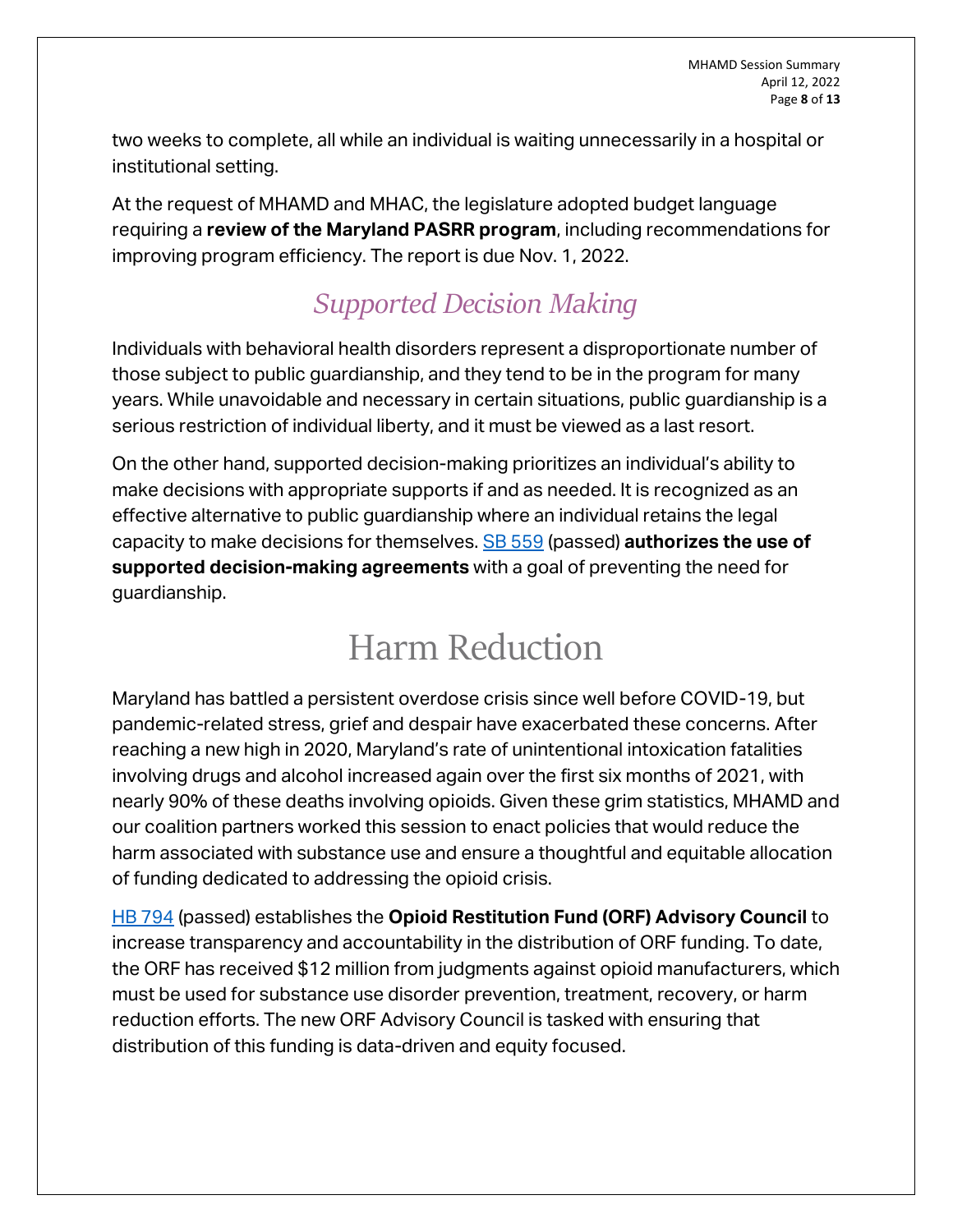Possession and distribution of ancillary drug supplies, including hypodermic needles, is currently punishable by up to four years in prison. This penalty is harsher in most instances than possession of the drugs themselves. This makes drug users reluctant to participate in health programs like needle exchanges and more vulnerable to overdose deaths. The General Assembly passed legislation last year **decriminalizing drug paraphernalia**, however, Governor Hogan vetoed the bill and the Senate opted not to override his veto. The legislation [\(SB 509](https://mgaleg.maryland.gov/mgawebsite/Legislation/Details/sb0509) | [HB 481](https://mgaleg.maryland.gov/mgawebsite/Legislation/Details/HB0481?ys=2022RS) (failed)) was introduced again this session, and though it passed the House by a wide margin, the bill did not receive a vote in the Senate.

In another effort to stem the tide of overdose deaths, MHAMD and partners supported an effort to expand legal protections afforded under Maryland's **Good Samaritan statute**. Current law encourages people who witness an overdose to call 911 by providing immunity from arrest, charge, or prosecution for several minor drug and alcohol offenses if the related evidence was obtained solely as a result of the person's seeking medical assistance. However, the person experiencing the overdose may still be arrested, charged and prosecuted, which discourages some bystanders from seeking medical assistance. [HB 190](https://mgaleg.maryland.gov/mgawebsite/Legislation/Details/hb0190) (failed) would have extended Good Samaritan immunity to protect against such detention or prosecution, but the legislation stalled given opposition from state's attorneys.

## Optum Maryland

<span id="page-8-0"></span>Over two years have passed since Optum took over as manager of the state's public behavioral health system, and Maryland behavioral health providers are still struggling to navigate the company's faulty claims payment system. The Maryland General Assembly passed legislation and enacted budget language in 2021 to increase accountability and oversight of Optum, but the challenges persist.

Now mental health and substance use providers face the prospect of paying back unverifiable actual versus estimated payments that were made for several months to keep the system afloat when Optum's claims payment system crashed immediately upon launching in January 2020. These recoupment plans are moving forward despite the lack of reliable data to reconcile historical payments and services.

Efforts this year to afford some relief to providers and hold Optum to greater account saw mixed results. The legislature did adopt **budget language withholding \$1 million from MDH** pending a report on the actual amount of overpayments outstanding, recoupment and forgiveness of overpayments, the total number and total amount of claims still in dispute, and more.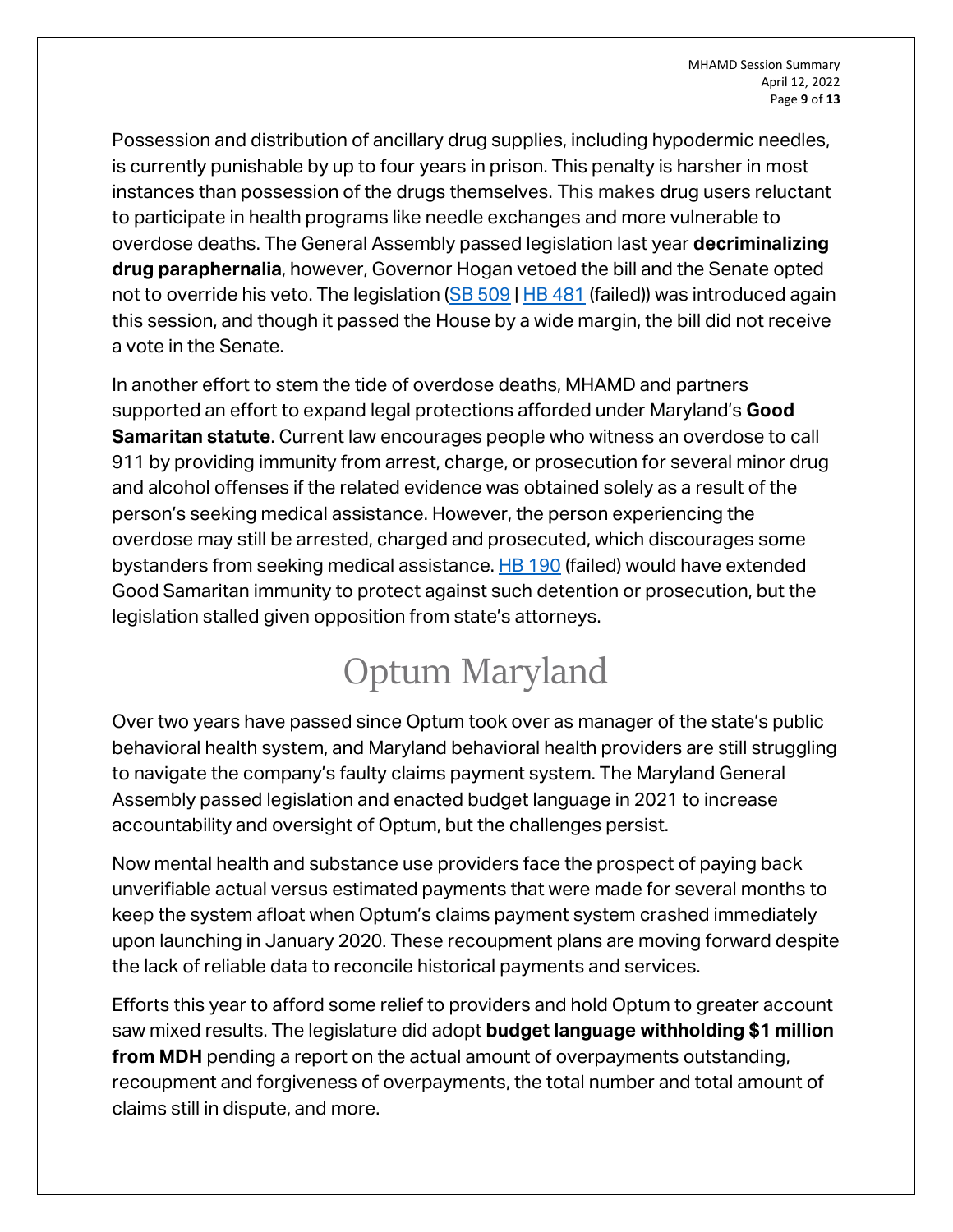Unfortunately, this language alone does not offer adequate protection for providers. It still allows for Optum to begin recouping estimated payment balances, even in the face of disputed service denials; it does not ensure an accessible and equitable appeals process for providers; and it does not guarantee sufficient time for repayment of balances following the dispute resolution process. MHAMD and our coalition partners urged passage of **emergency legislation** [\(SB 549](https://mgaleg.maryland.gov/mgawebsite/Legislation/Details/SB0549?ys=2022RS) | [HB 715](https://mgaleg.maryland.gov/mgawebsite/Legislation/Details/HB0715?ys=2022RS) (failed)) that would have taken these important steps, but the bill stalled on heavy opposition from Optum and MDH.

## Parity and Network Adequacy

<span id="page-9-0"></span>Under federal and state parity laws, Marylanders are entitled to receive mental health and substance use disorder benefits at the same coverage level as other medical benefits. But many Marylanders still face barriers in access to behavioral health services that are not imposed for medical and surgical benefits. MHAMD and partners supported several efforts this session to address these barriers.

An independent national report published in late 2019 showed that commerciallyinsured Marylanders are 10 times more likely to go out-of-network for behavioral health care than for primary care – a rate that is fourth worst in the nation. And though Maryland law requires insurance carriers to approve the delivery of behavioral health services through a non-network provider if there is no available in-network provider, patients often find themselves on the hook for any charges not reimbursed by their plan. This limits access to care and results in higher out-of-pocket costs that can make treatment unaffordable, even for those with insurance. [SB 707](https://mgaleg.maryland.gov/mgawebsite/Legislation/Details/SB0707?ys=2022RS) | [HB 912](https://mgaleg.maryland.gov/mgawebsite/Legislation/Details/hb0912) (passed) should provide some relief. It **prevents 'balance billing'** by requiring insurers to cover out-of-network care at "no greater cost" than for services received in-network, if an in-network provider is not available.

[SB 460](https://mgaleg.maryland.gov/mgawebsite/Legislation/Details/sb0460) | [HB 517](https://mgaleg.maryland.gov/mgawebsite/Legislation/Details/HB0517?ys=2022RS) (failed) would have established the **Consumer Health Access Program (CHAP)**, a one-stop shop to assist Marylanders in navigating insurancerelated barriers to behavioral health care. CHAP would have helped Marylanders enroll in insurance, understand their coverage for mental health and substance use care, find providers who take their insurance, and represent people in challenging insurance denials. The bill passed the Senate but stalled in the House on heavy opposition from insurance carriers.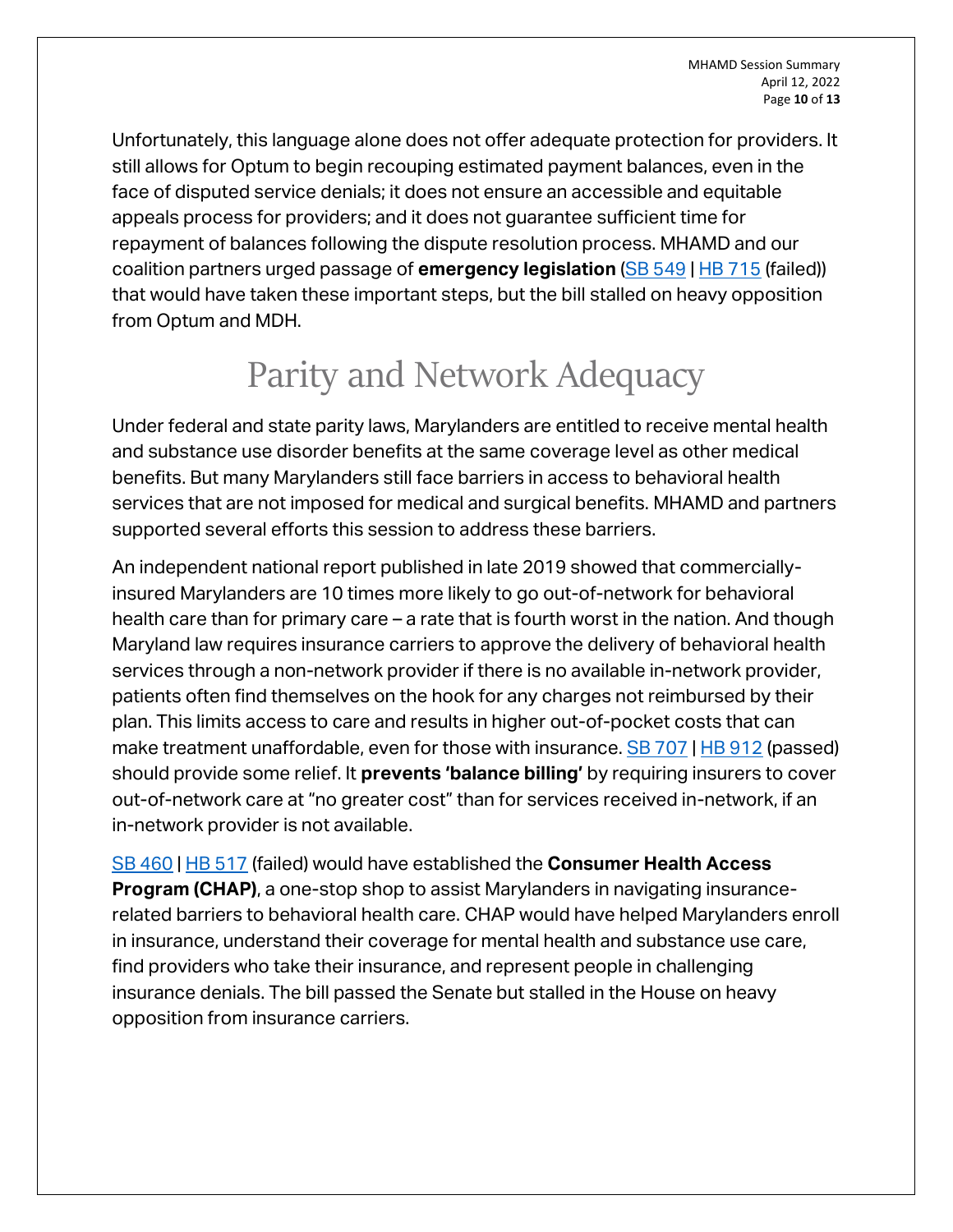MHAMD Session Summary April 12, 2022 Page **11** of **13**

## Fiscal Year 2023 Budget

<span id="page-10-0"></span>The legislature gave bipartisan approval to the nearly \$60 billion state budget in late March. The budget funds Maryland's public behavioral health system – which is currently serving about 285,000 children and adults with mental health and substance use disorders – at around \$2.56 billion.

Notably, the number of individuals served by the public behavioral health system has declined over the past two fiscal years after increasing by more than 5% annually from FY 2016 to FY 2019. Budget analysts have pointed to several main causes for this decline, including the COVID-19 pandemic and the ASO dysfunction outlined above, suggesting the downturn in utilization is more closely related to access challenges than a decrease in need. The most significant decline is among those dually diagnosed, suggesting that individuals with co-occurring mental health and substance use disorders are facing the greatest loss in access to care.

### *Community Behavioral Health Funding Increases*

<span id="page-10-1"></span>Hard fought battles in prior legislative sessions secured a series of multi-year funding increases for community behavioral health services, including a 3.25% increase that will take effect on July 1, 2022. This increase totals \$47 million in total funding (state and federal). This comes on top of recently announced pandemic relief from the American Rescue Plan that will boost community behavioral health support by \$65 million in FY23. Lastly, at the request of the legislature, Governor Hogan supplemented his FY23 budget with an additional 4% increase in funding for community behavioral health services, adding another \$58 million in total funding (state and federal). Taken together, these actions will increase funding for community mental health and substance use services by **over \$170 million** in the next fiscal year.

### *Reporting Requirements*

<span id="page-10-2"></span>In addition to budget language highlighted in other sections of this report, the budget also includes the following notable reporting requirements:

- Behavioral Health Administration report on prevalence and barriers to accessing **medication-assisted treatment (MAT)** for individuals with substance use disorders *(due 10/1/2022)*
- Department of Human Services report on **hospital stays by youth in out-ofhome placements** *(due 12/1/2022)*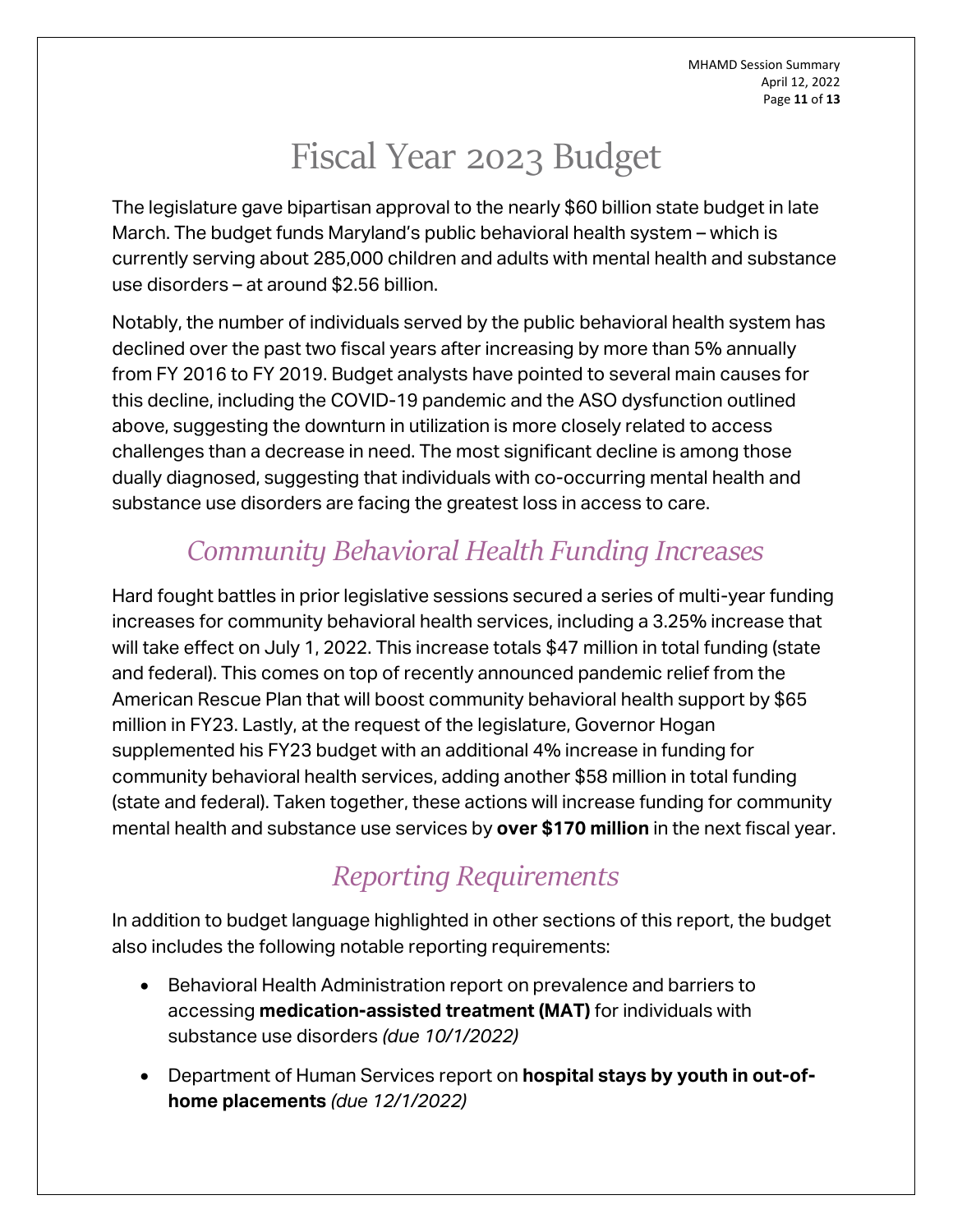- Report from the Governor's Office of Crime Prevention, Youth, and Victim Services detailing **annual expenditures on programs to improve child wellbeing** and address priorities established by the Children's Cabinet *(due 9/1/2022)*
- Department of Public Safety and Correctional Services report on **mental health and substance use treatment for incarcerated individuals** *(due 8/20/2022)*

# <span id="page-11-0"></span>Other Important Behavioral Health Legislation

### *Suicide Prevention*

<span id="page-11-1"></span>In January 2021, the U.S. Surgeon General issued a Call to Action and encouraged states to implement a series of suicide prevention strategies. One of these strategies focuses on improving the quality, timeliness and use of suicide-related data. [SB 94](https://mgaleg.maryland.gov/mgawebsite/Legislation/Details/sb0094) | [HB 48](https://mgaleg.maryland.gov/mgawebsite/Legislation/Details/HB0048?ys=2022RS) (passed) will further this effort by establishing a **Suicide Fatality Review Committee** to review and identify factors contributing to suicide deaths and develop strategies for suicide prevention.

#### *Overdose Prevention*

<span id="page-11-2"></span>As indicated above, the public health and safety threat from drug- and alcohol-related intoxication continues to grow. Americans are now more likely to die from opioid overdoses than car crashes. [SB 394](https://mgaleg.maryland.gov/mgawebsite/Legislation/Details/sb0394) (passed) provides additional tools to assist in combating Maryland's overdose crisis. The bill authorizes EMS workers to offer overdose reversal drugs to individuals who received treatment for a nonfatal drug overdose or were evaluated by a crisis evaluation team. It also requires certain community services programs, health care providers, local health departments, hospitals, and more to offer overdose reversal drugs free of charge to individuals who have an opioid use disorder or are at risk of experiencing a drug overdose.

### *Psychedelic-Assisted Therapy*

<span id="page-11-3"></span>In 2015 MHAMD launched [BrainFutures,](https://www.brainfutures.org/) a national nonprofit dedicated to improving human outcomes by assessing and advancing practical applications of new scientific understanding of the brain. Last year BrainFutures launched a psychedelic-assisted therapy initiative to raise awareness about the clinical applications and benefits of psychedelic substances, resulting in [a new issue brief](https://www.brainfutures.org/mental-health-treatment/patevidence/) reviewing relevant research